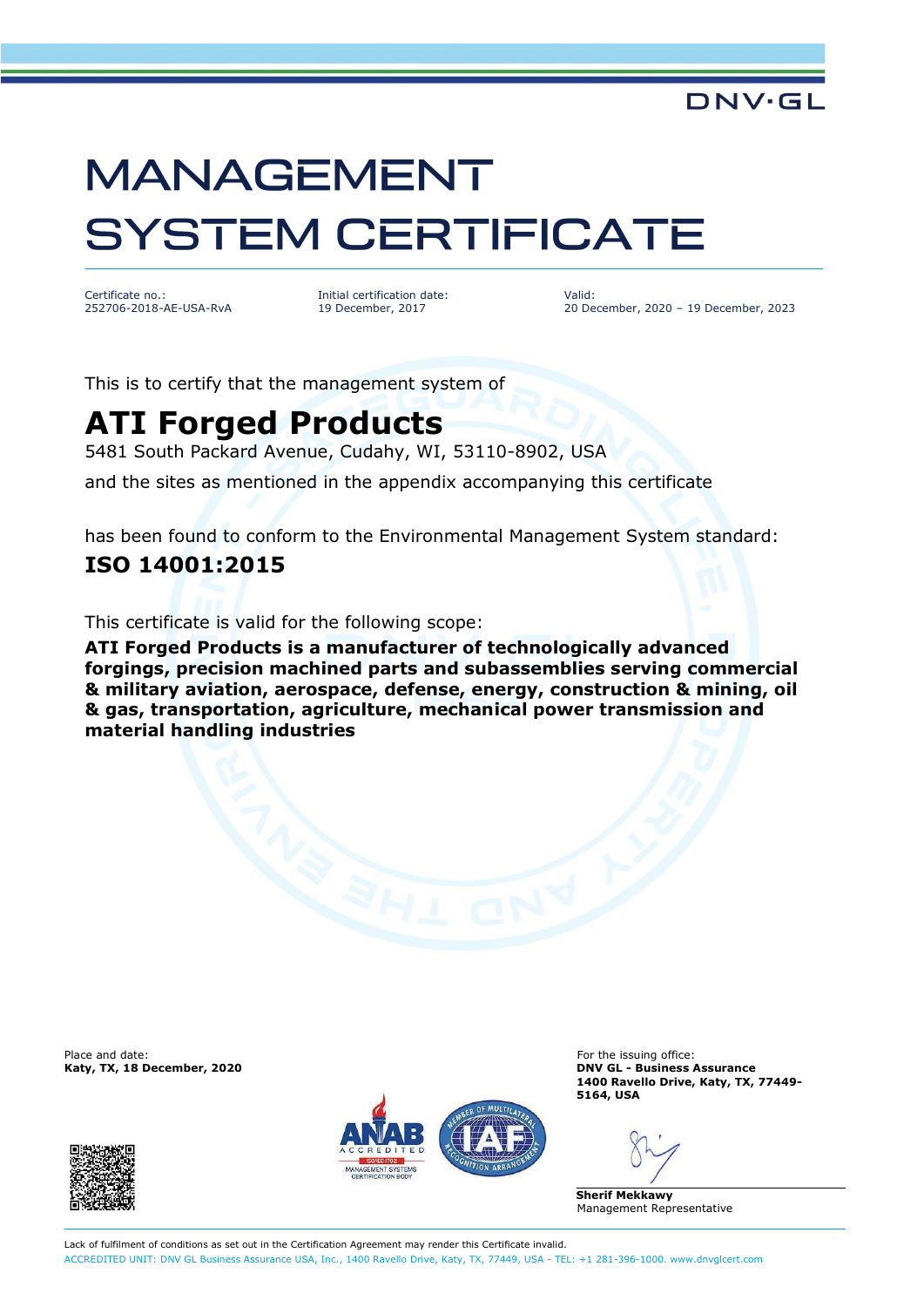Certificate no.: 252706-2018-AE-USA-RvA Place and date: Katy, TX, 18 December, 2020

## **Appendix to Certificate**

#### **ATI Forged Products**

Locations included in the certification are as follows:

| <b>Site Name</b>                              | <b>Site Address</b>                                       | <b>Site Scope</b>                                                                                                                                                                                                                                                                                                                                |
|-----------------------------------------------|-----------------------------------------------------------|--------------------------------------------------------------------------------------------------------------------------------------------------------------------------------------------------------------------------------------------------------------------------------------------------------------------------------------------------|
| <b>ATI Forged Products</b>                    | 5481 South Packard Avenue,<br>Cudahy, WI, 53110-8902, USA | ATI Forged Products is a manufacturer<br>of technologically advanced forgings,<br>precision machined parts and<br>subassemblies serving commercial &<br>military aviation, aerospace, defense,<br>energy, construction & mining, oil &<br>gas, transportation, agriculture,<br>mechanical power transmission and<br>material handling industries |
| ATI Forged Products Billerica<br>Operations   | 5 Suburban Park Drive, Billerica,<br>MA, 01821, USA       | ATI Forged Products is a manufacturer<br>of technologically advanced forgings,<br>precision machined parts and<br>subassemblies serving commercial &<br>military aviation, aerospace, defense,<br>energy, construction & mining, oil &<br>gas, transportation, agriculture,<br>mechanical power transmission and<br>material handling industries |
| ATI Forged Products Irvine<br>Operations      | 6 Faraday, Irvine, CA, 92618, USA                         | ATI Forged Products is a manufacturer<br>of technologically advanced forgings,<br>precision machined parts and<br>subassemblies serving commercial &<br>military aviation, aerospace, defense,<br>energy, construction & mining, oil &<br>gas, transportation, agriculture,<br>mechanical power transmission and<br>material handling industries |
| ATI Forged Products Irvine<br>Operations      | 6 Mason, Irvine, CA, 92618, USA                           | ATI Forged Products is a manufacturer<br>of technologically advanced forgings,<br>precision machined parts and<br>subassemblies serving commercial &<br>military aviation, aerospace, defense,<br>energy, construction & mining, oil &<br>gas, transportation, agriculture,<br>mechanical power transmission and<br>material handling industries |
| ATI Forged Products Coon Valley<br>Operations | 100 Jack Berg Lane, Coon Valley,<br>WI, 54623-8044, USA   | ATI Forged Products is a manufacturer<br>of technologically advanced forgings,<br>precision machined parts and<br>subassemblies serving commercial &<br>military aviation, aerospace, defense,<br>energy, construction & mining, oil &<br>gas, transportation, agriculture,<br>mechanical power transmission and<br>material handling industries |

Lack of fulfilment of conditions as set out in the Certification Agreement may render this Certificate invalid. ACCREDITED UNIT: DNV GL Business Assurance USA, Inc., 1400 Ravello Drive, Katy, TX, 77449, USA - TEL: +1 281-396-1000. [www.dnvglcert.com](http://www.dnvglcert.com)

**DNV·GL**